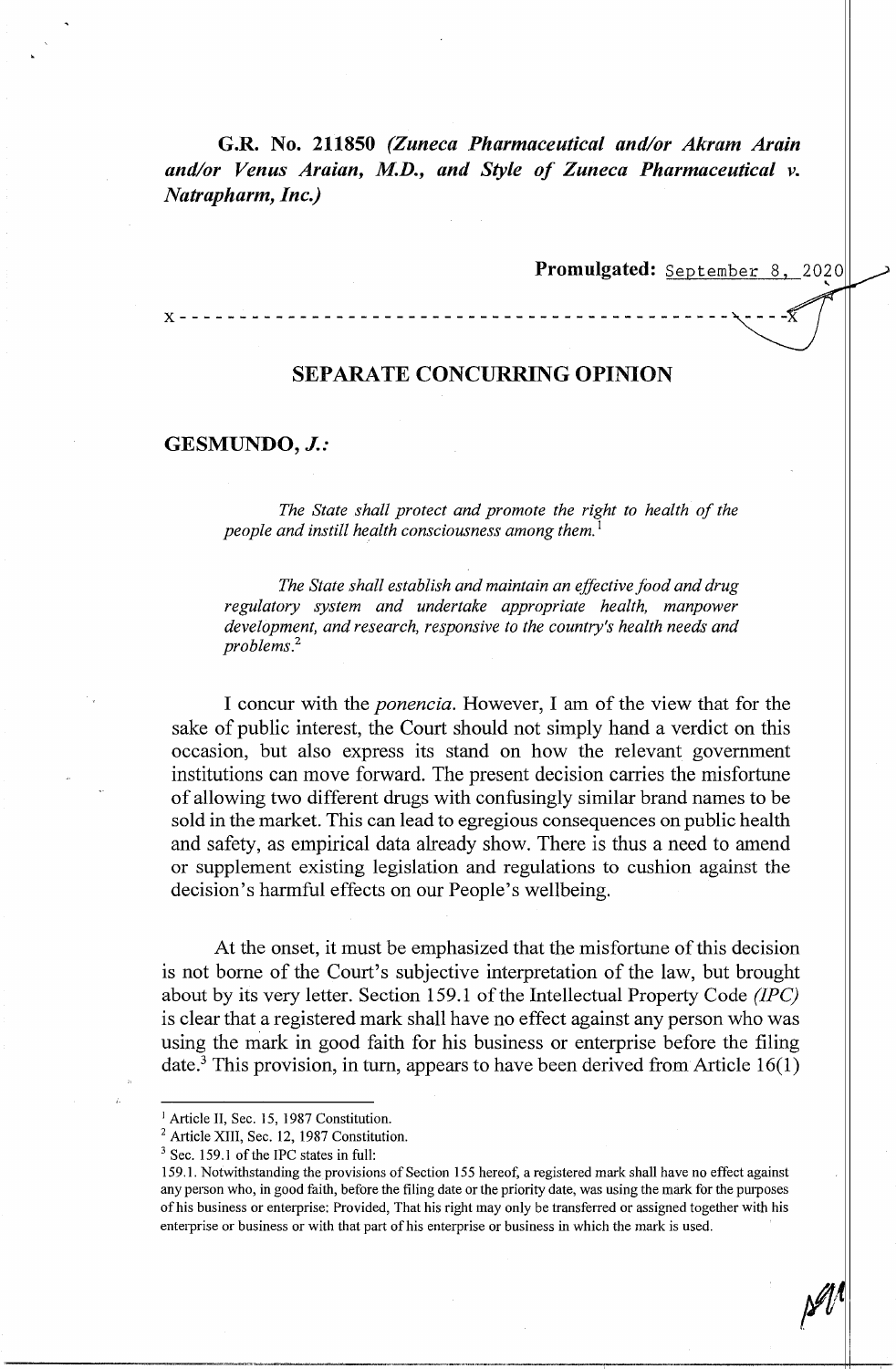# Separate Concurring Opinion 2 G.R. No. 211850

of the Agreement on Trade-Related Aspects of Intellectual Property Rights *(TRIPS),* which provides that the rights of a registered trademark owner "shall not prejudice any existing prior rights, nor shall they affect the possibility of Members making rights available on the basis of use."<sup>4</sup> The IPC was enacted in keeping with the country's commitment to international conventions, among which is the TRIPS to which it adhered to in 1995 following its entry into the World Trade Organization.<sup>5</sup> There is thus no gainsaying that the statute states what it intends. The rule is that where the law is clear and unambiguous, it must be taken to mean exactly what it says, and courts have no choice but to see to it that the mandate is obeyed.<sup>6</sup>

Alas, the brand names that the law requires the Court to uphold may have benign effects if they pertain to different goods, but not so when they are both prescription drugs. The names "Zynapse" and "Zynaps" are almost absolutely identical; the letter "e" in the former being a negligible element for differentiation. The concurrent availability of these drugs in the market poses a significant threat to consumer health. In fact, respondent Natrapharm pointed out that if a stroke patient who is supposed to take Zynapse *(citicoline)* mistakenly ingests Zynaps *(carbamazepine)* which is an anti-convulsant medication used to control all types of seizure disorders like epilepsy,<sup>7</sup> not only will he not be cured of stroke, he will also be exposed to the risk of suffering Stevens-Johnson syndrome. The latter, a side effect of *carbamazepine,* is a condition where a person suffers serious systemic body-wide allergic reaction with a characteristic rash that attacks and disfigures the mucous membrane.<sup>8</sup>

Medication errors are the most expected outcome in the coexistence of Zynapse and Zynaps in the market. The World Health Organization *(WHO)* adopted the United States Food and Drug Administration *(US FDA)*  definition of "medication error" to mean "any preventable event that may cause or lead to inappropriate medication use or patient harm while the medication is in the control of the health-care professional, patient or

 $4$  Article 16(1) of the TRIPS states in full:

<sup>1.</sup> The owner of a registered trademark shall have the exclusive right to prevent all third parties not having the owner's consent from using in the course of trade identical or similar signs for goods or services which are identical or similar to those in respect of which the trademark is registered where such use would result in a likelihood of confusion. In case of the use of an identical sign for identical goods or services, a likelihood of confusion shall be presumed. The rights described above shall not prejudice any existing prior rights, nor shall they affect the possibility of Members making rights available on the basis of use.

<sup>&</sup>lt;sup>5</sup> https://www.ipophil.gov.ph/news/the-intellectual-property-system-a-brief-history/ last accessed February 12, 2020.

<sup>6</sup>*Abakada Gura Party List v. Ermita,* 506 Phil. I, 113 (2005). 7 Decision, p. 3.

<sup>&</sup>lt;sup>8</sup> Decision, p. 40.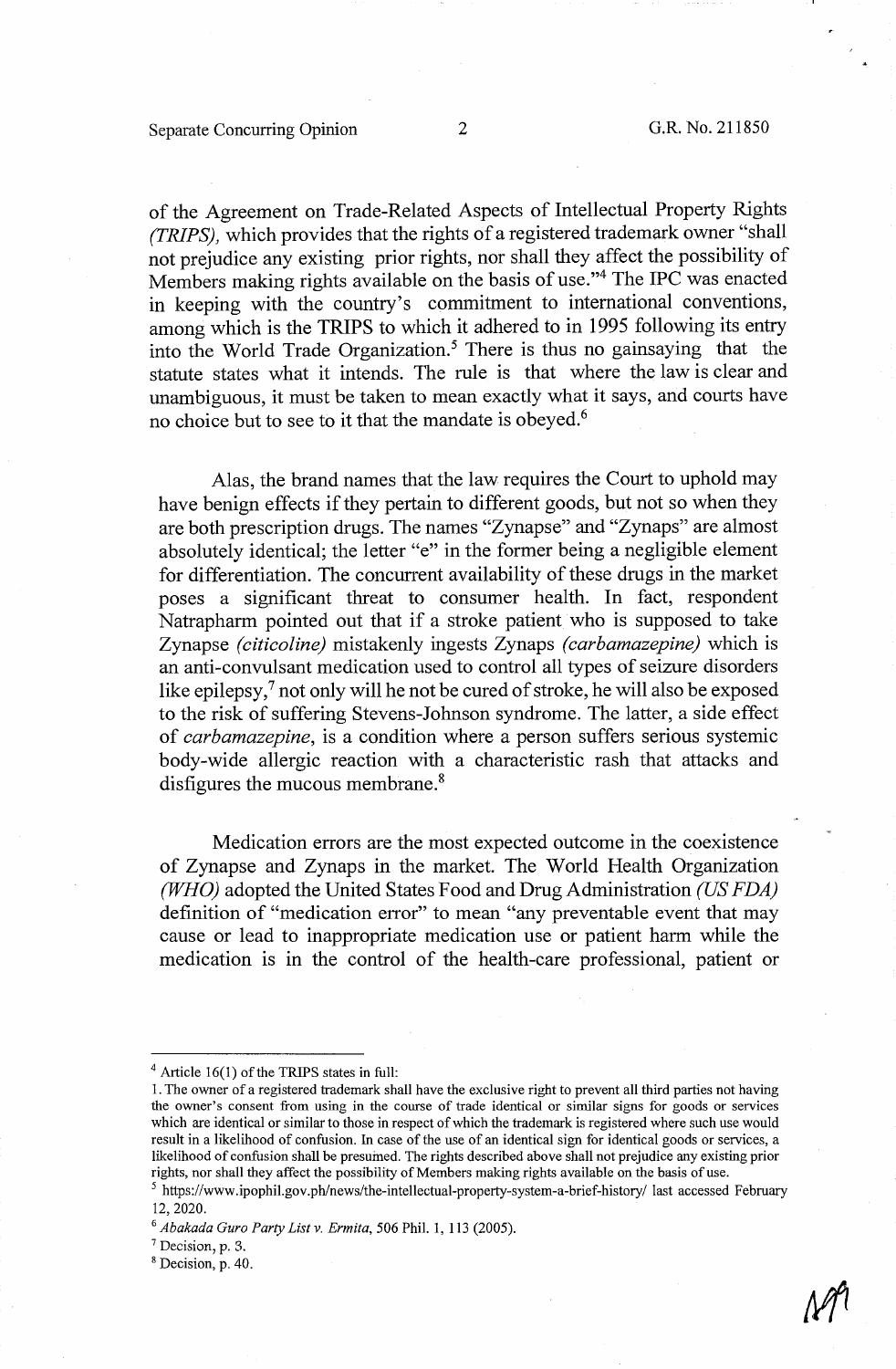consumer."9 In its report entitled *The Philippines Health System Review,* <sup>10</sup> the WHO states that among the factors that contribute to medication errors in the Philippines is incorrect interpretation of the prescription or medication chart. Prescribing and dispensing errors, on the other hand, often occurred because of the unreadable handwriting of the doctor. The report shared a study conducted in public and private hospitals in Quezon City which found that 28% of the sampled patients could not read their doctor's prescriptions well, which led to medical consequences such as improper dosage and even death. Notably, another common cause of medication error reported in the Philippines is the existence of look-alike or sound-alike medication names. Some of the examples given were "Mesulid" versus "Mellaril," "Ceporex" versus "Leponex" and "EMB" versus "EMBR."<sup>11</sup>

Moreover, in a 2010 study<sup>12</sup> of a group of nurses at the Philippine Heart Center, it was revealed that medication errors are found in prescribing (90.85%), order processing (55.7%), dispensing (92.5%) and administering (85.4%). These errors were attributable to increased workload, interruptions or distractions, and high patient to nurse ratio. In a 2016 online article,<sup>13</sup> it was also reported that in the Philippines, 79% of patients experience at least one error during their medication period. Some of the identified causes were:  $(1)$  poor communication between healthcare providers;  $(2)$  when a physician does not make his patient clearly understand the prescribed medication; and (3) medication names and medical abbreviations that sound alike, which cause confusion and incorrect usage.

It is acknowledged, based on the studies mentioned above, that medication errors are not solely attributable to confusingly similar medication names. However, it is an area that the government can effectively regulate, *vis-à-vis* human factors such as poor communication among health providers and physicians' illegible handwriting. Allowing confusingly similar medication names to be sold in the market poses a direct challenge to the State's ability to fulfill its constitutional mandate to protect

<sup>&</sup>lt;sup>9</sup> "The Philippines Health System Review," Health Systems in Transition, Vol. 8, No. 2, page 243, World Health Organization, 2018, http://apps.searo.who.int/PDS\_DOCS/B5438.pdf, last accessed February 12, 2020.

 $^{10}$  Id.  $\,$ 

II Id.

<sup>&</sup>lt;sup>12</sup> Carino, Germin Dale, et al., Factors that Contribute to Medication Errors in the Philippine Heart Center (2010), abstract found in https://www.phc.gov.ph/Images/articles/Factors%20that%20Contribute%20to% 20Medication%20Errors.pdf. See also Literatus, Zosimo, Medical errors in the Philippines, SunStar Cebu, https://www.sunstar.com.ph/article/1808499, both websites accessed on February 12, 2020.

<sup>&</sup>lt;sup>13</sup> How Can Patients Prevent Medication Errors, The Philippine Star, December 13, 2016, https://www.pressreader.com/philippines/the-philippine-star/20161213/282600262514343, last accessed February 12, 2020.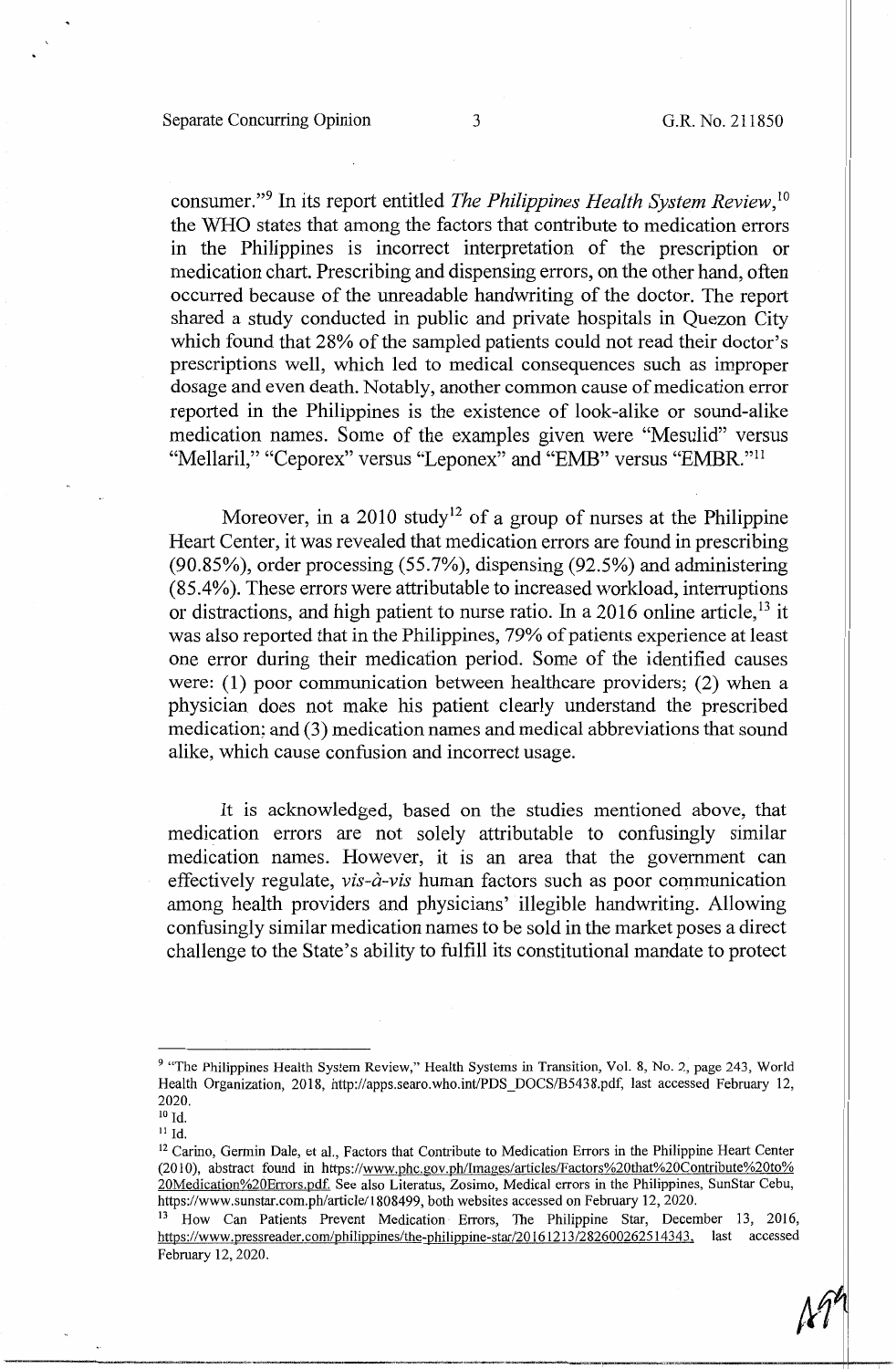### Separate Concurring Opinion 4 G.R. No. 211850

and promote the right to health of the people.<sup>14</sup> Hence, government action is imperative. What is lacking in the law should be made up for by further legislation and regulation.

A good starting point would be to expand the regulatory powers of the Food and Drug Administration *(FDA)* to cover strict monitoring and registration of medication brand names.

A little bit of history is in order.

In 1963, Republic Act *(R.A.)* No. 3720 was passed, also known as the Food, Drug, and Cosmetic Act. The law declared it the policy of the State "to ensure safe and good quality supply of food, drug and cosmetic, and to regulate the production, sale, and traffic of the same to protect the health of the people." For that purpose, it created the FDA, which was tasked to administer and supervise the implementation of the law and rules and regulations that will be issued pursuant thereto. Later, Executive Order No.  $851<sup>15</sup>$  was signed, reorganizing the then Ministry of Health. It abolished the FDA and created the Bureau of Food and Drug *(BFAD)* in its stead.

On November 17, 1986, BFAD Regulation No. 2 was issued, having for its subject the "Assignment of Brand Name and/or Generic Names for a Formulation of a Drug of Pharmaceutical Specialty." It provided that BF AD should issue a clearance for a particular brand name before it may be registered. Pertinent provisions of this regulation state:

1. All drugs and/or pharmaceutical specialties, whether imported or locally manufactured, shall be registered with the Bureau of Food and Drugs (BF AD) under their generic and/or brand name prior to local marketing.

#### **xxxx**

- 3. A drug manufacturer, toll/contract manufacturer, distributor, drug department or licensee can use a brand name and/or generic name for a given formulation of a drug or pharmaceutical specialty with a single active ingredient; Provided however, that brand name will not have an identical or similar name with those previously and/or already registered with this Office.
- 4. No imported drug or pharmaceutical specialty, though patented and/or registered in other countries, will be registered if there exists an identical or similar brand name already registered with BF AD.

<sup>&</sup>lt;sup>14</sup> Art. II, Section 15 of the 1987 Constitution states:

Sec. 15. The State shall protect and promote the right to health of the people and instill health consciousness among them.

<sup>&</sup>lt;sup>15</sup> Executive Order No. 851, entitled "Reorganizing the Ministry of Health, Integrating the Components of Health Care Delivery into its Field Operations, and for Other Purposes," was signed on December 2, 1982.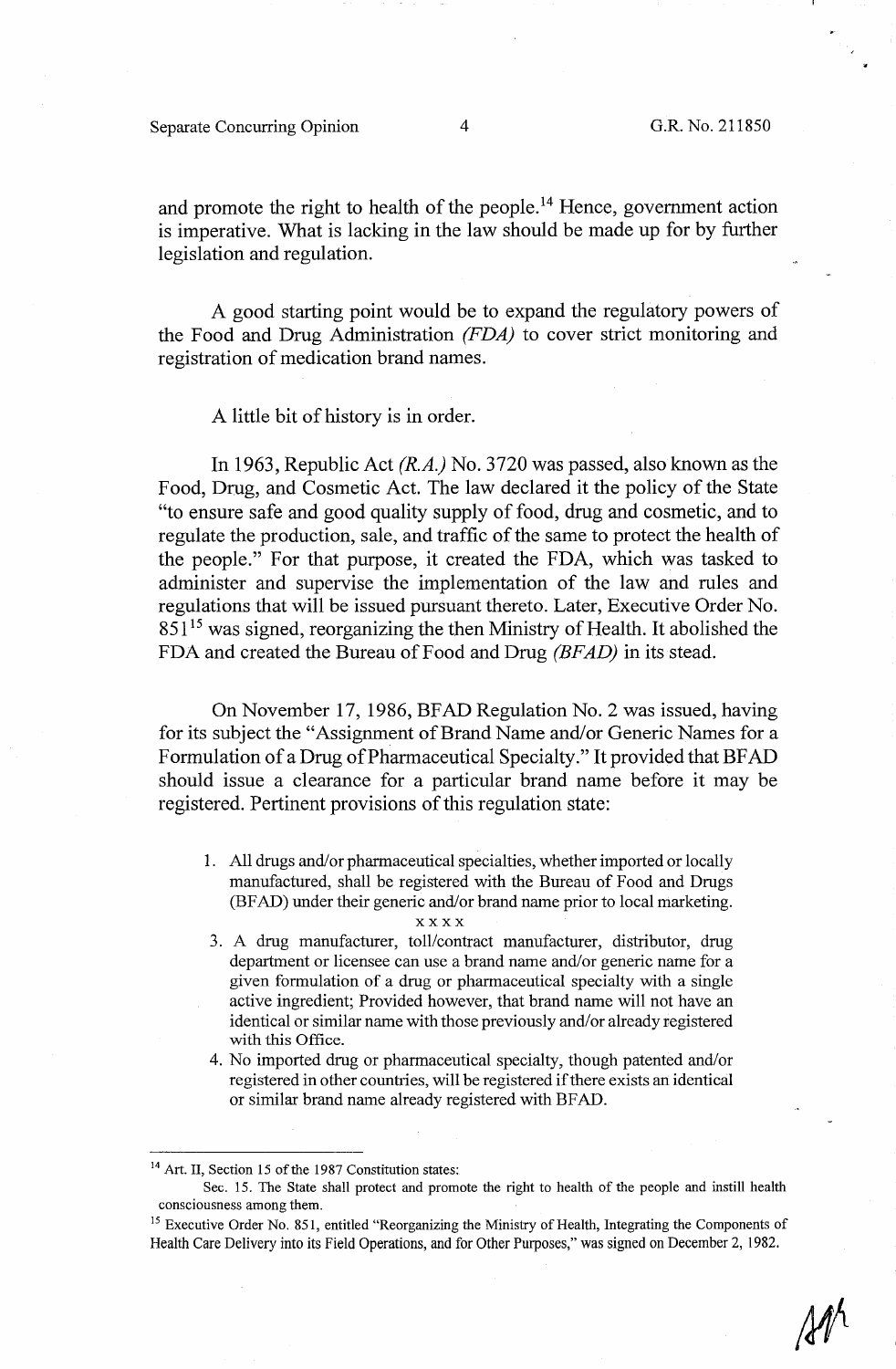#### **xxxx**

- 7. Every brand name of a drug or pharmaceutical specialty shall be submitted for name clearance to BFAD prior to registration. The purpose of the name clearance is to prevent similarity of the brand name with other previously registered drug products.
- 8. The general procedures for clearing brand names are:
	- 8.1. brand name must not be confusing in speech, in rhyme or in writing with other registered brand names.
	- 8.2. brand name must not be confusingly similar nor identical with the first syllables unless the middle syllables create distinctive appearance and sounds.
	- 8.3 brand name must be different either in prefix, middle or suffix syllables if applied to the different generic class of drugs or where the drugs have different indications to prevent confusion.
	- 8.4 brand name must not be identical or similar to INN (International Non-proprietary Names).
	- 8.5 brand name must not, in any way, conflict with the established guidelines as outlined in MOH Administrative Order No. 76 dated January 24, 1984.

However, on July 23, 1999, Bureau Circular No. 17, series of 1999 was issued, which dealt with the "Transfer of Processing of Brand Name Clearance for Pharmaceutical Products to the Intellectual Property Office *(IPO)."* The circular reads in full:

To effect a centralized clearing house of all brand names used for consumer products, including foods, drugs, cosmetics and household hazardous substances, the Bureau of Food and Drugs will transfer the function of issuance of certificate of brand name clearance to the Intellectual Property Office (IPO). Such transfer will initially involve pharmaceutical products succeeded by other products generated by the Bureau.

All pharmaceutical companies are therefore advised to secure Certificate of Brand Name Clearance from the said Office to comply with the requirements for registration of branded pharmaceutical products as specified in the Guidelines for the Registration of Pharmaceutical Products issued under Bureau Circular No. 05, s. 1997.

BF AD, therefore, abdicated its authority to approve pharmaceutical brand names in favor of the IPO, and decided to rely on the IPO's issuance of a Certificate of Brand Name Clearance before it registers such name.

It is not clear from the facts whether Zuneca obtained clearance from the IPO before it was granted a Certificate of Product Registration by BF AD for Zynaps on April 15, 2003. 16 Nonetheless, there would not have been an

16 Decision, p. 4.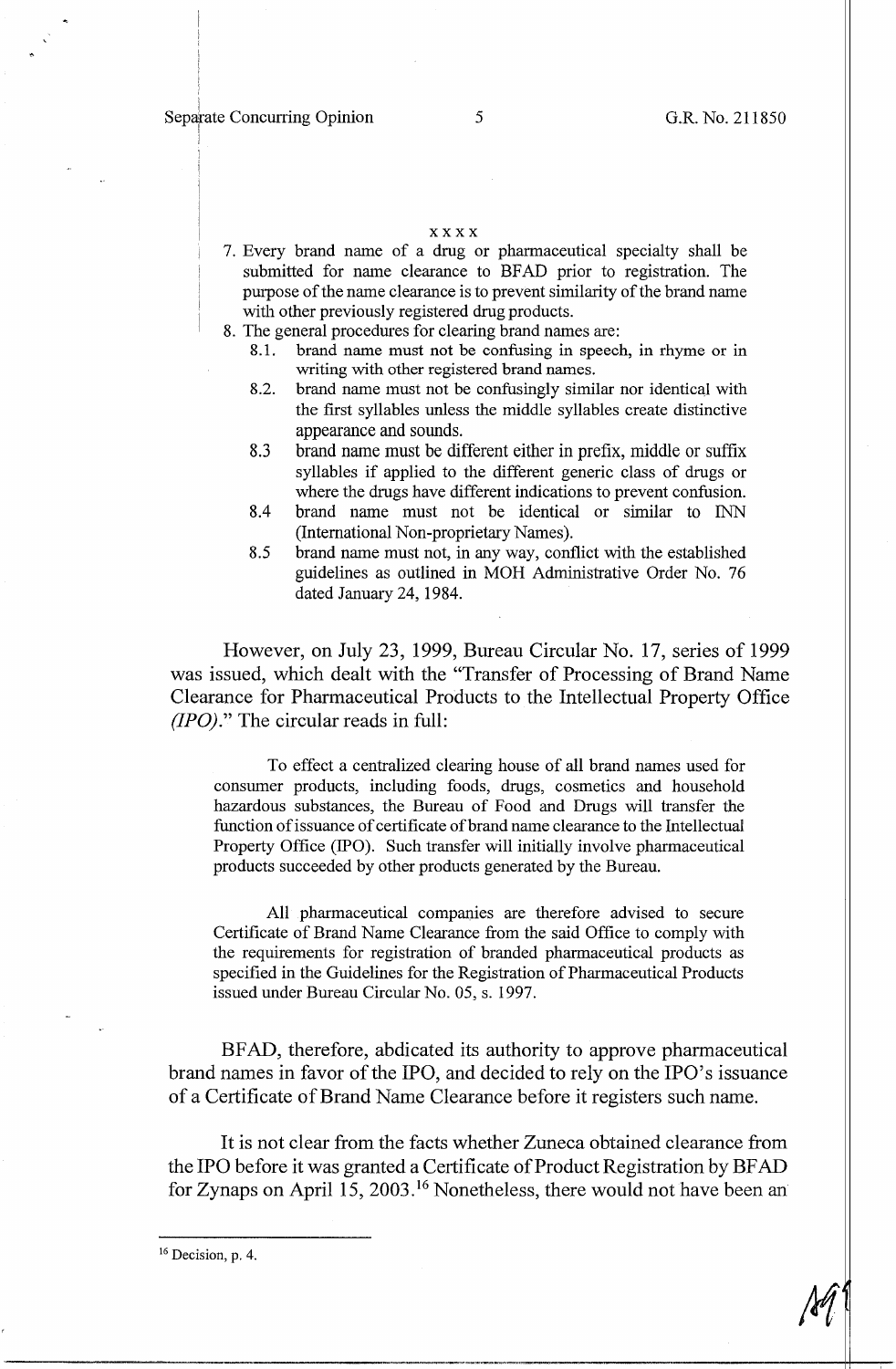### Separate Concurring Opinion 6 6 G.R. No. 211850

issue, as there appears to be no similar-sounding pharmaceutical brand name that was registered with the fledgling IPO<sup>17</sup> at the time.

On June 21, 2005, the Secretary of the Department of Health (DOH), Francisco T. Duque III, issued Administrative Order *(A.O.)* No. 2005-0016, which had for its subject "General Policies and Guidelines Governing Brand Names of Products for Registration with the Bureau of Food and Drugs." Through this A.O., the DOH declared that "it is not the gatekeeper" in the regulation of brand names, as its mandate is *only* to "ensure the safety, efficacy and good quality of products applied for registration." The A.O. stated:

This Department acknowledges that it is not the gatekeeper in the promotion and regulation of brand names which are often times being used as marketing tools, without any connection or relation whatsoever to the safety, efficacy and quality of the products. In issuing this Order, this Department, through BF AD, hereby reiterates and consistently adopts its mandate and responsibility to only ensure the safety, efficacy and good quality of products applied for registration.

A.O. No. 2005-0016 laid down guidelines that did away with the process of obtaining brand name clearances from the IPO. Instead, BF AD decided to rely on its own listing to determine whether a brand name being applied for is identical to one already registered, and consequently be denied registration. This is the regulation in effect at the time Natrapharm obtained its trademark registration with the IPO in 2007, and later a Certificate of Product Listing from the BFAD. One may wonder how or why BFAD registered Natrapharm's brand name, Zynapse, considering that it had already earlier registered an almost identical brand name, Zynaps, in the same product classification, *i.e.* drugs.<sup>18</sup>

The reason may lie in the fact that, consistent with its stand that it is not a "gatekeeper" of brand names, BF AD adopted a laidback approach in its regulation of pharmaceutical brand names. There is none of the traces of a stringent evaluation of a potential brand name *vis-a-vis* those already registered in terms of confusing similarity in speech, rhyme or writing, prefixes and syllables, among others, as was present in BF AD Regulation No. 2. While the latter regulation adopted the parameters "identical or

 $17$  The Intellectual Property Code which established the Intellectual Property Office was approved on June 6, 1997, but took effect on January 1, 1998 in accordance with Section 241 thereof.

<sup>&</sup>lt;sup>18</sup> A.O. 2005-0016 defines "product classification" as "the separate and distinct classification between and among food, cosmetic, drug, veterinary product, device, diagnostic reagents, and household hazardous substance. This means that the classification for food, etc. is separate and distinct from the classification for cosmetics and the others."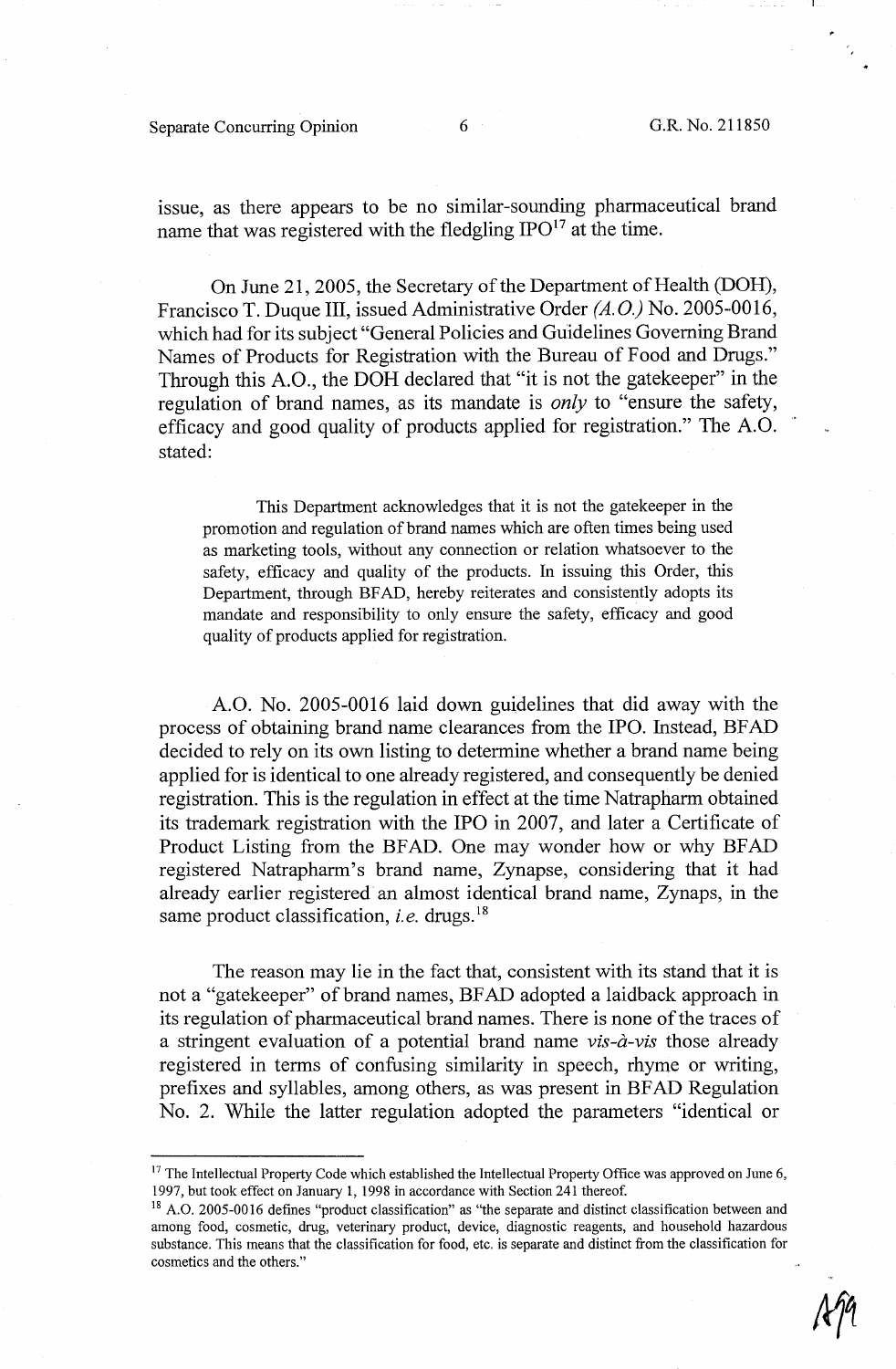# Separate Concurring Opinion 7 G.R. No. 211850

similar," the present regulation settled for "identical" and limited the grounds for rejection of a brand name to the following: 1) names that are identical to those already registered with the BFAD in the same product classification, and 2) names that are offensive, obscene, scandalous or otherwise contrary to public morals and policy. 19 More, A.O. No. 2005- 0016 indicates a general deference to "proper authorities" who have a final say in the determination of who has a better right over a brand name.<sup>20</sup> Natrapharm's earlier registration of the Zynapse brand with the IPO may have provided sufficient sway for the BF AD to register the name regardless of its confusingly similarity with another name in its database.

It is disconcerting that through A.O. No. 2005-0016, the DOH limited the interpretation of its mandate and responsibility to *only* ensuring the "safety, efficacy and good quality of *products* applied for registration," without bearing in mind consumer safety that may be achieved when people are able to access the correct medicine without the element of confusion caused by similar brand names. Note should be taken of the fact that R.A. No. 3720, under which auspices A.O. No. 2005-0016 was created, also declared it the policy of the State "to protect the health of the people." To be sure, this encompasses not only consumers' safety resulting from safe, effective, and good quality pharmaceutical products in the market, but also consumers' safety arising from the minimization, if not elimination, of medication errors borne by confusingly similar drug names. This view gains more significance in light of past experiences where mistakes in the dispensation of medicine brought about by similar names put patients at risk. For example, the website of the Philippine College of Physicians<sup>21</sup> shared an undated narrative involving the FDA's registration of the same generic name for two (2) different drugs. Thus:

<sup>&</sup>lt;sup>19</sup> Section 2, A.O. No. 2005-0016.<br><sup>20</sup> See the following provisions of A.O. No. 2005-0016:

Section 4. The acceptance by BFAD of the proposed brand name shall not be interpreted or construed as an approval, endorsement or representation that the applicant has the right or privilege to the use of the brand name so submitted.

Section 5. The applicant shall execute an affidavit of undertaking (a) to change the brand name so submitted should the proper authority decides with finality that he/she/it has no right to appropriate and utilize said brand name; and (b) to acknowledge and agree to indemnify and/or hold BFAD free and harmless against any and all third party claims arising from the acceptance of such brand name of the product for registration with BFAD. xxx

DISPUTES

Section 1. In the event that any interested party notifies BFAD in writing of any alleged prior or existing intellectual property right over the brand name of the product pending registration, BF AD shall immediately respond to said party, in writing, that intellectual property matters are beyond the legal mandate of BFAD and that their proper recourse should be from the IPO or the appropriate courts of competent jurisdiction. Section 2. Under no circumstance shall the filing of any such notification be the reason or cause to suspend,

delay, or otherwise adversely affect the processing of the application for, and the issuance of the CPR/CPL until and unless BFAD is restrained or enjoined by the proper authorities from doing so. In this instance, "proper authority" shall only pertain to the IPO or courts of law with competent jurisdiction over the said subject matter.<br><sup>21</sup> https://www.pcp.org.ph/index.php/component/content/article?id=211:chapter-4-, last accessed on

February 13, 2020.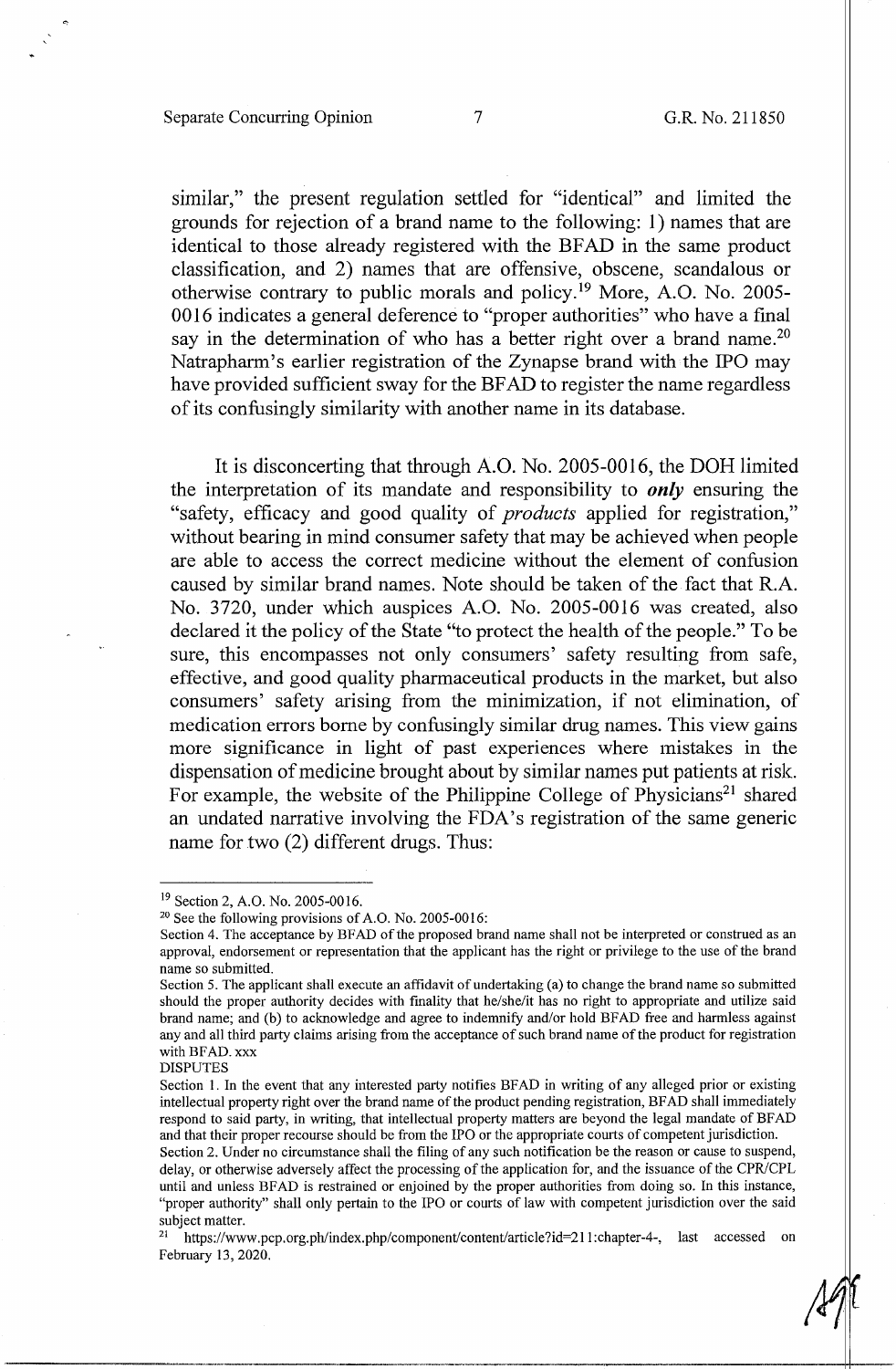,  $^{\prime}$  .

### *A story of medication error in the hospital.*

An oncologist wrote instructions on the hospital chart for the IV administration of the oncolytic drug mesna (brand name Uromitexan), but the nurse mistook it for the respiratory solution also called mesna (brand name Mistabron). The respiratory solution meant for nebulization was injected intravenously for a total of 8 doses over a period of 3 days until the error was discovered.

Patient was never told of the error by the attending physician and was, in fact, sent home on the same night. Some tests were ordered but these were never carried out. Drug industry help was sought on pharmaceutical physico-chemical information but they could not be contacted over the weekend.

# **The Philippine FDA was informed of the incident on Monday and they were surprised how they managed to register two drugs sharing the same name.**

The doctor, in following the Philippine Generics Act of 1988 mandating that the doctor should write the generic name of a prescribed drug, was unclear about his responsibility to indicate the specific product trade name. The nurses (three shifts over three days) did not read the ampoule information prior to administration. The hospital pharmacist sent the ampoules to the floor without an accompanying box or product information leaflet. Patient could not be followed up. ( emphasis supplied)

More than 40 years from the enactment of R.A. No. 3720, R.A. No. 9711 took effect. Otherwise known as "The Food and Drug Administration Act of 2009," the law aimed to strengthen and rationalize the regulatory capacity of the Bureau of Food and Drug, which was renamed as the Food and Drug Administration. The reinforced and more encompassing reach of the FDA's regulatory authority is reflected in Section 3 thereof, which declared it the policy of the State to adopt, support, establish, institutionalize, improve and maintain structures, processes, mechanisms and initiatives that are aimed, directed and designed to: (a) protect and promote the right to health of the Filipino people; and (b) help establish and maintain an effective health products regulatory system, $22$  among others. Unfortunately, the FDA did not find it necessary to revisit A.O. No. 2005- 0016, which is still the regulation currently in place with respect to pharmaceutical brand names subject of registration with the FDA. BF AD Regulation No. 2 would have done a better job in minimizing confusingly similar brand names in the market.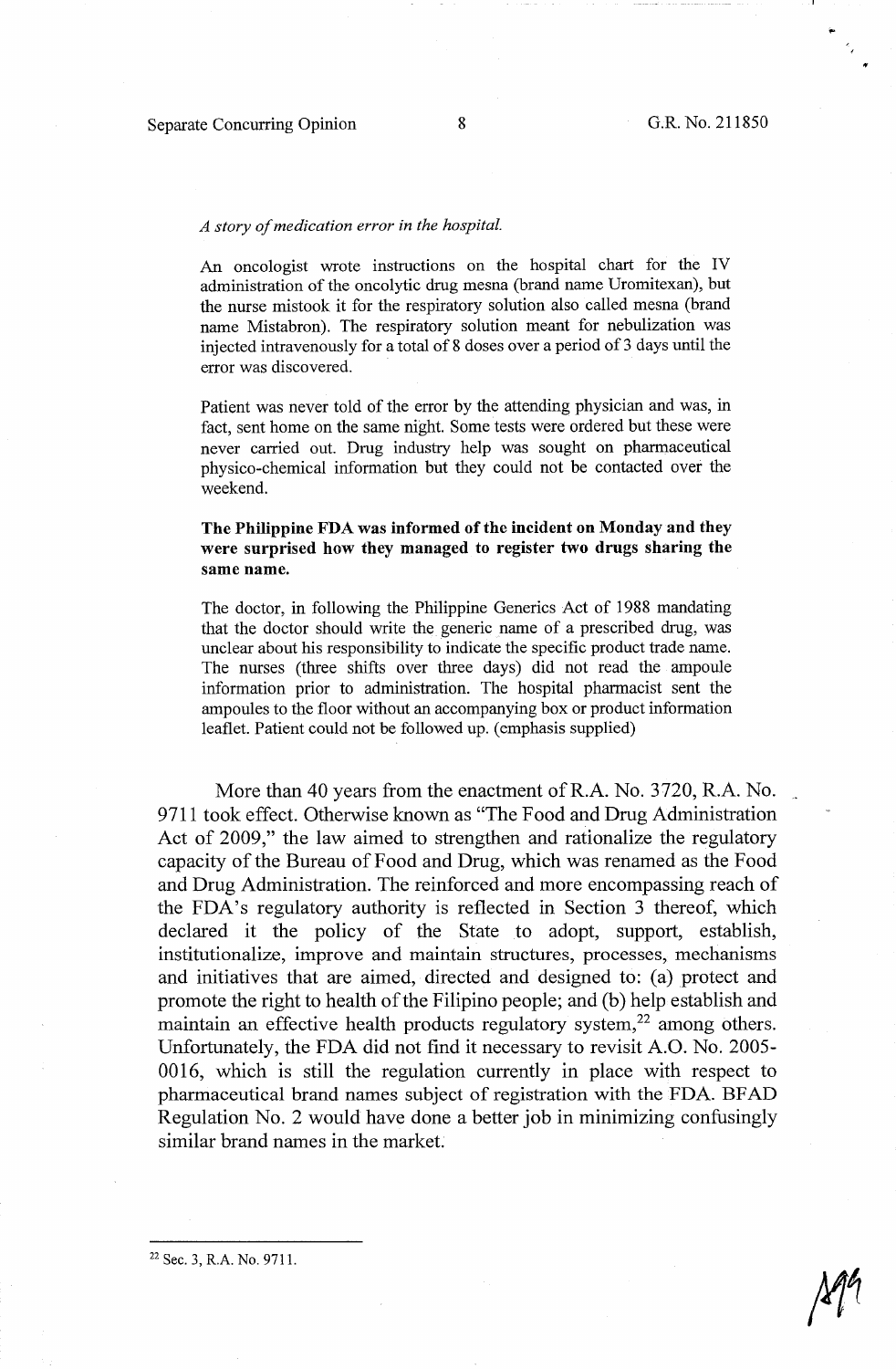At this point, it would be worthwhile to discuss how certain jurisdictions have taken practical measures to minimize medication errors by regulating proposed drug names.

In December 1999, the Institute of Medicine, a group involved in the examination of public health policy and identifying the medical care, research and education issues in the United States, issued a report entitled *To Err is Human: Building a Safer Health System.* It revealed that an estimated 44,000 to 98,000 people die annually from medical errors, more than the deaths that occur as a result of motor vehicle accidents, breast cancer, or AIDS. It recommended, among others, for the US FDA to increase its attention to public safety, and exert effort to eliminate similar-sounding drug names, as well as confusing labels and packaging that foster mistakes.<sup> $23$ </sup> This and similar other reports that came after it, prompted the US government to enact new laws, and the US FDA to review proposed pharmaceutical trademarks more rigorously and issue new regulations.<sup>24</sup>

At present, the US FDA's approval of medication trade names is mandatory and independent from registration with the US Patent and Trade Office (USPTO).<sup>25</sup> The US FDA compares proposed product names only with product names that it had previously approved, and does not consider the USPTO Register. This has led to scenarios where an owner of a valid trademark registration cannot use it because another party with junior trademark rights was first to obtain US FDA approval for the corresponding product name.<sup>26</sup> In the recent guidelines it issued,<sup>27</sup> the US FDA requires applicants to submit, among others, two proposed proprietary names for review, their intended pronunciation and an explanation of the derivation of the proposed proprietary name, if any. 28 The safety evaluation of a proposed proprietary name involves multiple methods to identify possibly problematic ones, including a preliminary screening to identify common errors, an orthographic or phonological similarity assessment, and drug database searches.<sup>29</sup>

<sup>&</sup>lt;sup>23</sup> Havens, Debra Hardy, et al., "To Err is Human": A Report from the Institute of Medicine, Legislative News, March/April 2000, https://www.jpedhc.org/article/S0891-5245(00)70009-5/pdf, last accessed February 13, 2020.<br><sup>24</sup> Pharma: Regulatory Encroachments on Trademark Rights-Is This the Future for Brands? INTABulletin,

Vol. 73, No. 2, February 1, 2018, https://www.inta.org/INT ABulletin/Pages/Committee Update 7302.aspx, last accessed February 13, 2020.

<sup>&</sup>lt;sup>25</sup> Litowitz, Robert, et al., Procedures and Strategies for Pharmaceutical Brands: United States, World Trademark Review, September 6, 2016, https://www.worldtrademarkreview.com/procedures-and-strategiespharmaceutical- brands-united-states, last accessed on February 13, 2020.<br><sup>26</sup> Strobos, Jur, et al., Procedures and strategies for pharmaceutical brands: United States, World Trademark

Review, March 13, 2018, https://www.worldtrademarkreview.com/anti-counterfeiting/procedures-andstrategies-pharmaceutical-brands-united-states, last accessed February 13, 2020.<br><sup>27</sup> See Contents of a Complete Submission for the Evaluation of Proprietary Names—Guidance for Industry,

April 2016, https://www.fda.gov/media/72144/download, last accessed February 13, 2020.<br><sup>28</sup> Id. at 10.<br><sup>29</sup> Id. at 5.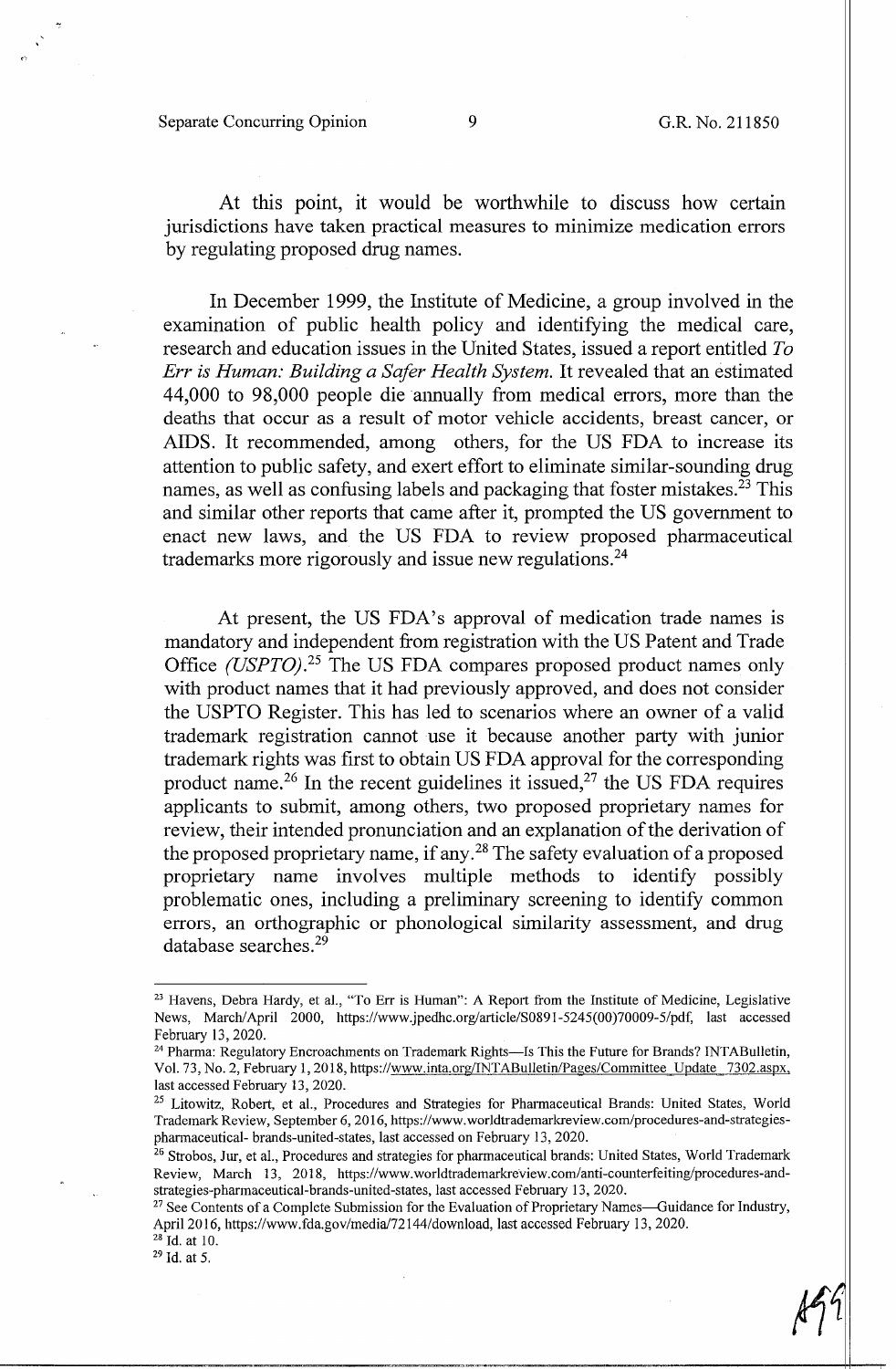# Similar regulations may be found in Canada and the European Union.

Since the 1990s, there had been concern in Canada with the growing number of drug names that looked and sounded alike, which could have adverse effects on public health and safety. However, there was doubt whether Canada's Food and Drugs Act and related regulations provide legal authority to enforce prohibitions on the use of look-alike/sound-alike trademarks. In 2014, the Food and Drug Regulations were amended by clarifying that Health Canada<sup>30</sup> had authority to consider brand names and .adjudicate the question of whether there is likelihood that the proposed drug will be mistaken for a prescription drug in the market due to resemblance between their brand names. Health Canada was given authority to refuse to authorize the sale of a drug if it decides that there is likelihood that the proposed brand name will be mistaken for the name of an existing drug.<sup>31</sup>

Lastly, in the European Union, the European Medicines Agency *(EMA)* is responsible for evaluating the safety of medical products. Within this agency, the review of brand names is assessed by the Name Review Group *(NRG),* which was created in 1999 with the objective of ensuring that all medicines available in the EU market are safe, effective, and of high quality. Thus, the NRG may refuse a name which it believes poses a significant risk of generating confusion with marketed medicines, and even medicine products that have been revoked or withdrawn from the market within the five  $(5)$ -year period preceding the application submission.<sup>32</sup>

Literature suggests that the above-discussed regulations are not perfect and may be improved in many respects. But the underlying consideration should be the very existence of the effort to regulate, since the danger of medical errors brought about by confusingly similar drug names in the market is very real and cannot be ignored. A mechanism within our own FDA that polices drug names sought to be registered by local manufacturers and importers of pharmaceutical products is essential and serves not only to implement the State policy to protect consumers against

<sup>&</sup>lt;sup>30</sup> Health Canada is the Federal department responsible for helping Canadians maintain and improve their health. Source: https://www.canada.ca/en/health-canada/corporate/about-health-canada.html, last accessed February 14, 2020.<br><sup>31</sup> Pharmaceutical Regulatory Encroachments on Trademark Rights-The Canadian Perspective,

INTABulletin, Vol. 73, No. 8, May 1, 2018, https://www.inta.org/INTABulletin/Pages/PhannaRegulatory EncroachmentsonTrademarkRights7308.aspx, last accessed on February 13, 2020.<br><sup>32</sup> Pharmaceutical Regulatory Encroachments on Trademark Rights-The European Union Perspective,

INTABulletin, Vol. 73, No. 10, June 15, 2018, https://www.inta.org/lNTABulletin/Pages/Pharmaceutical RegulatoryEncroachmentsonTrademarkRightsTheEuropeanUnionPerspective7310.aspx, last accessed on February 13, 2020.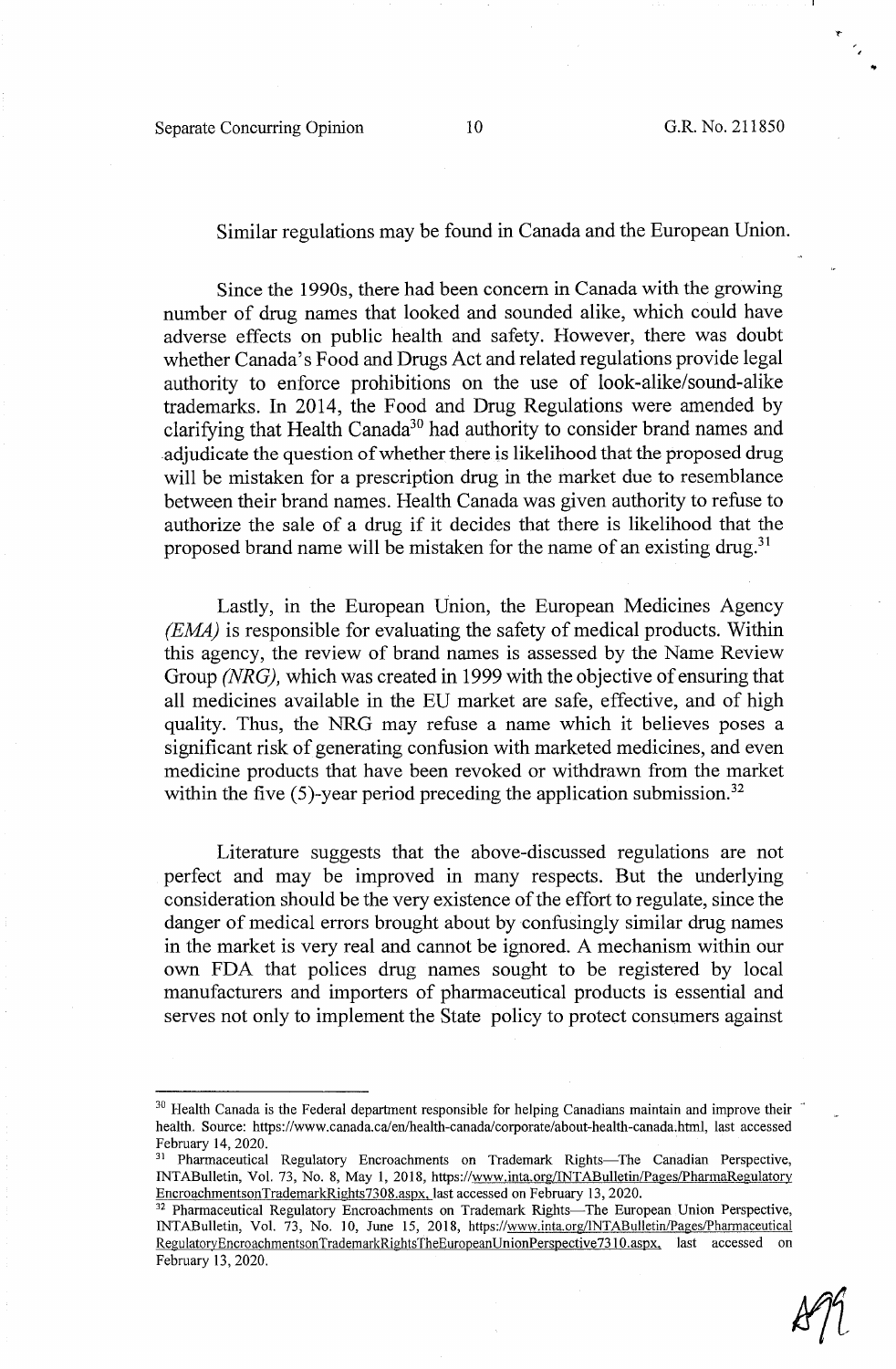hazards to health and safety, $33$  but also the constitutional mandate for the State to promote the right to health of the people<sup>34</sup> and establish and maintain an effective food and drug regulatory system. 35

There is also room for our Intellectual Property Law to be improved in light of the compelling issue of medical errors brought about by similar drug names. The legislature can take a proactive stance by including as parameter for registrability of a pharmaceutical mark its confusing similarity with marks associated with pharmaceutical products already available in the market. A stricter rule in the evaluation of pharmaceutical marks is justified by the serious and disastrous health consequences arising from confusion by both health practitioners and consumers in the prescription, dispensation, and use of similarly named drugs.

Medications are the cornerstone of care provision. The safe use of medications can improve and save the lives of millions, but errors in the use of these substances can lead to equally significant consequences. Apart from harming people physically and psychologically, and in some cases even taking their lives, medication errors also lead to consequences beyond what money can repair. They can seriously damage public confidence and trust in medical services, and they affect the whole of society through lower productivity and decreased levels of population health. 36 It is thus necessary for the government to step up efforts to identify and minimize, if not eradicate, medication errors through, among others, the regulation of drug names. This may be done by amending legislation and formulating guidelines for the purpose. But since either of this may take time to put in place, the FDA and IPO may start by updating and strengthening their respective databases of registered pharmaceutical products to deter applicants for new drugs from choosing a name similar to one already existing in the market.

a) protection against hazards to health and safety;<br><sup>34</sup> Art. II, Sec. 15 of the 1987 Constitution.<br><sup>35</sup> Art. XIII, Sec. 12 of the 1987 Constitution states:

 $33$  Article 2(a) of R.A. No. 7394, otherwise known as the Consumer Act of the Philippines, states: ARTICLE 2. Declaration of Basic Policy. - It is the policy of the State to protect the interests of the consumer, promote his general welfare and to establish standards of conduct for business and industry. Towards this end, the State shall implement measures to achieve the following objectives:

Section 12. The State shall establish and maintain an effective food and drug regulatory system and undertake appropriate health, manpower development, and research, responsive to the country's health needs and problems.

<sup>&</sup>lt;sup>36</sup> Salmasi, Shahrzad, et al., Medication Errors in the Southeast Asian Countries: A Systematic Review, published online September 4, 2015, https://www.ncbi.nlm.nih.gov/pmc/articles/PMC4560405/, last accessed on February 13, 2020.